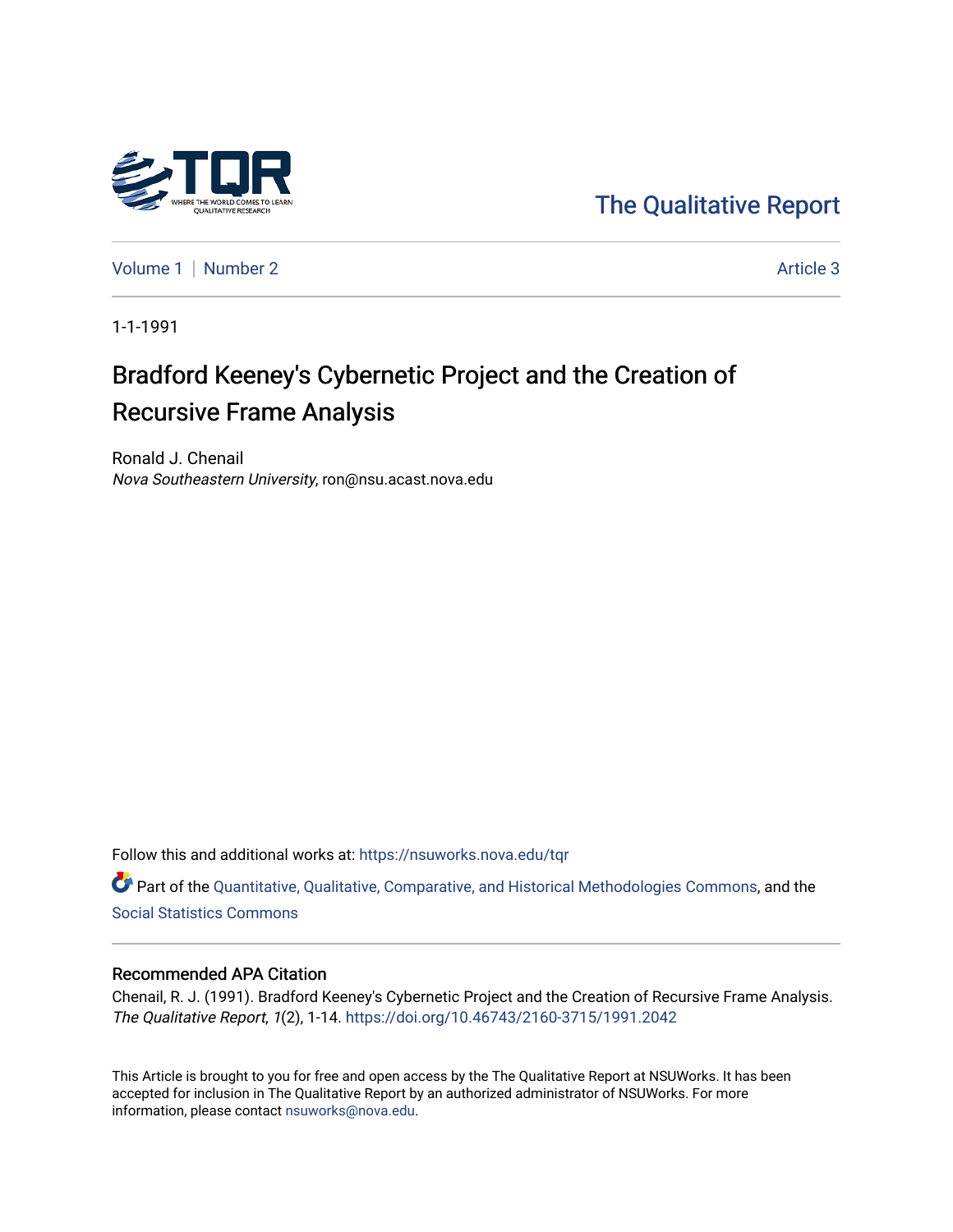

# Bradford Keeney's Cybernetic Project and the Creation of Recursive Frame Analysis

# Keywords

cybernetic

# Creative Commons License



This work is licensed under a [Creative Commons Attribution-Noncommercial-Share Alike 4.0 License](https://creativecommons.org/licenses/by-nc-sa/4.0/).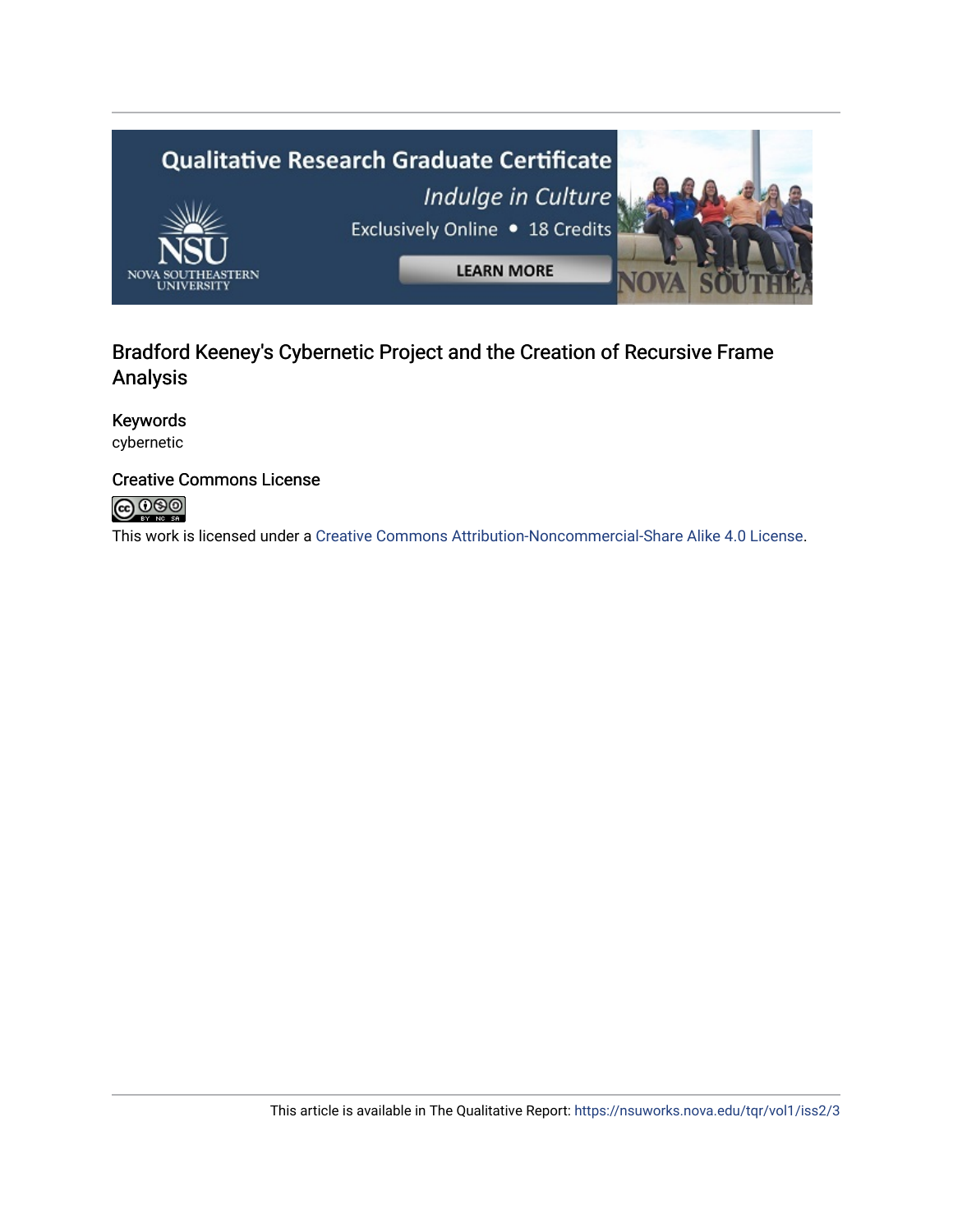# **Bradford Keeney's Cybernetic Project and the Creation of Recursive Frame Analysis**

# **by Ronald J. Chenail**

*The Qualitative Report*, Volume 1, Numbers 2 and 3, Winter/Spring, 1990/1991

#### **Introduction**

The major focus of this paper is on Bradford Keeney's (e.g., 1983) Cybernetic Project in the context of systemic family therapy and how this juxtaposition has led to the creation of a new method called Recursive Frame Analysis or RFA (e.g., Chenail, 1991b; Keeney, 1991). But, before that story can be told, another tale must be heard -- and that is a narrative on clinical qualitative research or, to paraphrase Warren McCulloch (1961/1965), "What is a world, that it may know therapists, and therapists, that they may know a world?"

#### **Clinical Qualitative Research**

In the development of family therapy, there have been a number of influential clinical qualitative research projects (Chenail, 1992) in which researchers and therapists have imaginatively, intuitively, rigorously, and relevantly explored the application of metaphor in the study of clinical practice and theory. On one hand, these clinical projects share many similarities with other types of qualitative research, like the scientific and artistic approaches (Chenail, 1992; Eisner, 1981; Smith, 1987) in the way description, interpretation, discovery, observation, and questioning are stressed. On the other hand, clinical qualitative research differs greatly from the scientific and artistic types in that, where scientific qualitative research is based upon a scientist's way of thinking and doing, and artistic qualitative research embraces an artist's way in the world, clinical qualitative research may be conducted from a therapist's way of acting and knowing, or may be focused on learning more about a therapist's way of practicing and thinking in the world. Although therapists may be scientific and/or artistic in their work, performing in the context of the clinic shapes these ways of science and art into unique forms particular and peculiar only to clinicians' ways of working (see Erikson, 1958).

All of the clinical explorers discussed in this paper have one fascination in common: They were curious about the ways of therapy and therapists, and set about the task of learning how therapists learn and act. These explorations all were conducted through the rigorous application of metaphor to the study of therapy and therapists. In choosing and applying these metaphors (e.g., cybernetics, transformational grammar, communication theory, etc.), these investigators had to follow three crucial guidelines of logos, rhetoric, and aesthetics: Does it make sense to juxtapose this metaphor with this phenomenon? Will the results be persuasive or compelling to both researcher and therapist alike? Will the patterns of the lens that I am using and the phenomenon I am studying connect?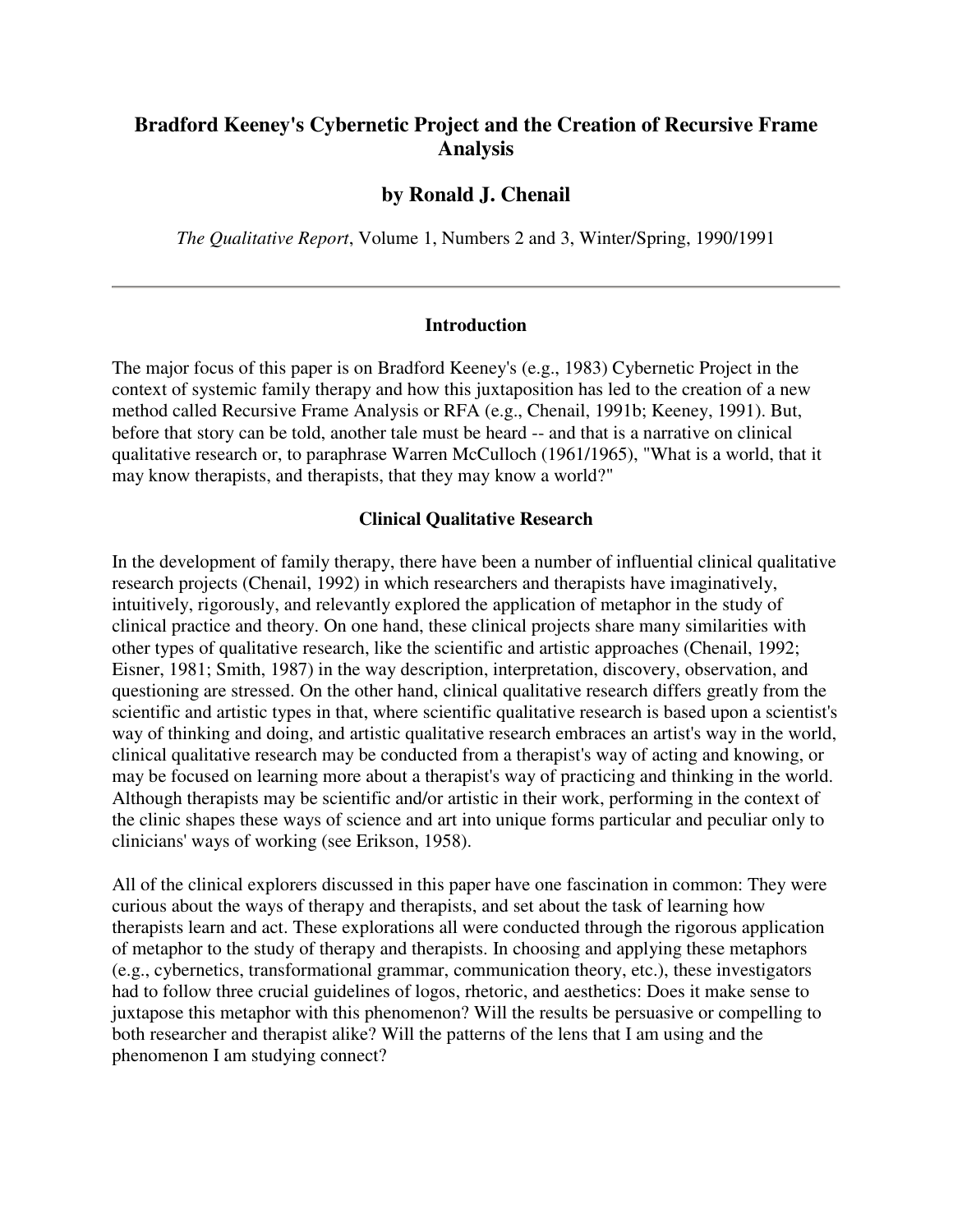In each of the cases discussed below, the investigators effectively applied their metaphors, and in their respective clinical qualitative research projects, they produced new ways of conducting therapy, as well as new ways of practicing research, all from exploring the variety of ways in which therapists know and act in their world. Four notable endeavors in this vein have been the Double Bind Project- Mental Research Institute work of Gregory Bateson, Don Jackson, Jay Haley, John Weakland, William Fry, Virginia Satir, Paul Watzlawick, Richard Fisch, Arthur Bodin, and others; Richard Bandler's and John Grinder's Neuro-Linguistic Programming; the Milan Therapy-Coordinated Management of Meaning (CMM) conference; and Bradford Keeney's cybernetic project.

# **Three Clinical Qualitative Research Ways**

From the Bateson Double Bind project's (see Bateson, 1972) rigorous study of Don Jackson's post-psychoanalytic work, Milton Erickson's clinical hypnosis, John Rosen's direct analysis, and other clinical approaches from a Batesonian communication perspective, came a number of new ideas for research and therapy. Many of these research notions were spelled out in Bateson's (1972, 1979) own work, as well as in the widely used communication book, *Pragmatics of Human Communication: A Study of Interactional Patterns, Pathologies, and Paradoxes* (Watzlawick, Beavin, & Jackson, 1967). A maturation of these ideas as applied to therapy can be found in books like *Change: Principles of Problem Formation and Problem Resolution* (Watzlawick, Weakland, & Fisch, 1974), and in the collected writings of the therapists and researchers of the Mental Research Institute (Watzlawick & Weakland, 1977). One of the best known of these MRI therapy models was the Brief Therapy Model presented in the Weakland, Fisch, Watzlawick, and Bodin (1974) paper, and the book, *The Tactics of Change: Doing Therapy Briefly* (Fisch, Weakland, & Segal, 1982).

In the Bandler and Grinder studies, a close scrutiny of the work of Virginia Satir, Milton Erickson, and others (Davis & Davis, 1982) from a linguistics and language metaphor (e.g., transformational grammar) led to a new qualitative research method connected with the transformational grammar tradition, but different, and to a different therapy model which embraced some of the Satir-Erickson style of clinical practice, but added some interesting metacommunicative distinctions. The research method was presented as a formal notational system in *The Structure of Magic II: A Book about Communication & Change* (Grinder & Bandler, 1976, pp. 164-193), but was never fully realized as a distinct research approach, partly due to Bandler's and Grinder's emphasis on their therapy model. This new clinical approach, Neuro-Linguistic Programming, was explicated in numerous works such as *The Structure of Magic: A Book about Language & Therapy* (Bandler & Grinder, 1975), *Frogs into Princes* (Bandler & Grinder, 1979) and *Trance-formations: Neuro-Linguistic Programming and the Structure of Hypnosis* (Grinder & Bandler, 1981) and has reached a notable level of popularity in the clinical fields.

In the Milan-CMM project, Karl Tomm put together a conference in 1982 at the University of Calgary which allowed for an interesting exchange between a group of Milan-style therapists (e.g., Gianfranco Cecchin, Luigi Boscolo, and Tomm himself) and a number of communication theorists and researchers from the Coordinated Management of Meaning project (e.g., Vernon Cronen, W. Barnett Pearce, John Lannamann, and Sheila McNamee) (McNamee, Lannamann, & Tomm, 1983). This meeting lead to a number of projects and papers created from a juxtaposition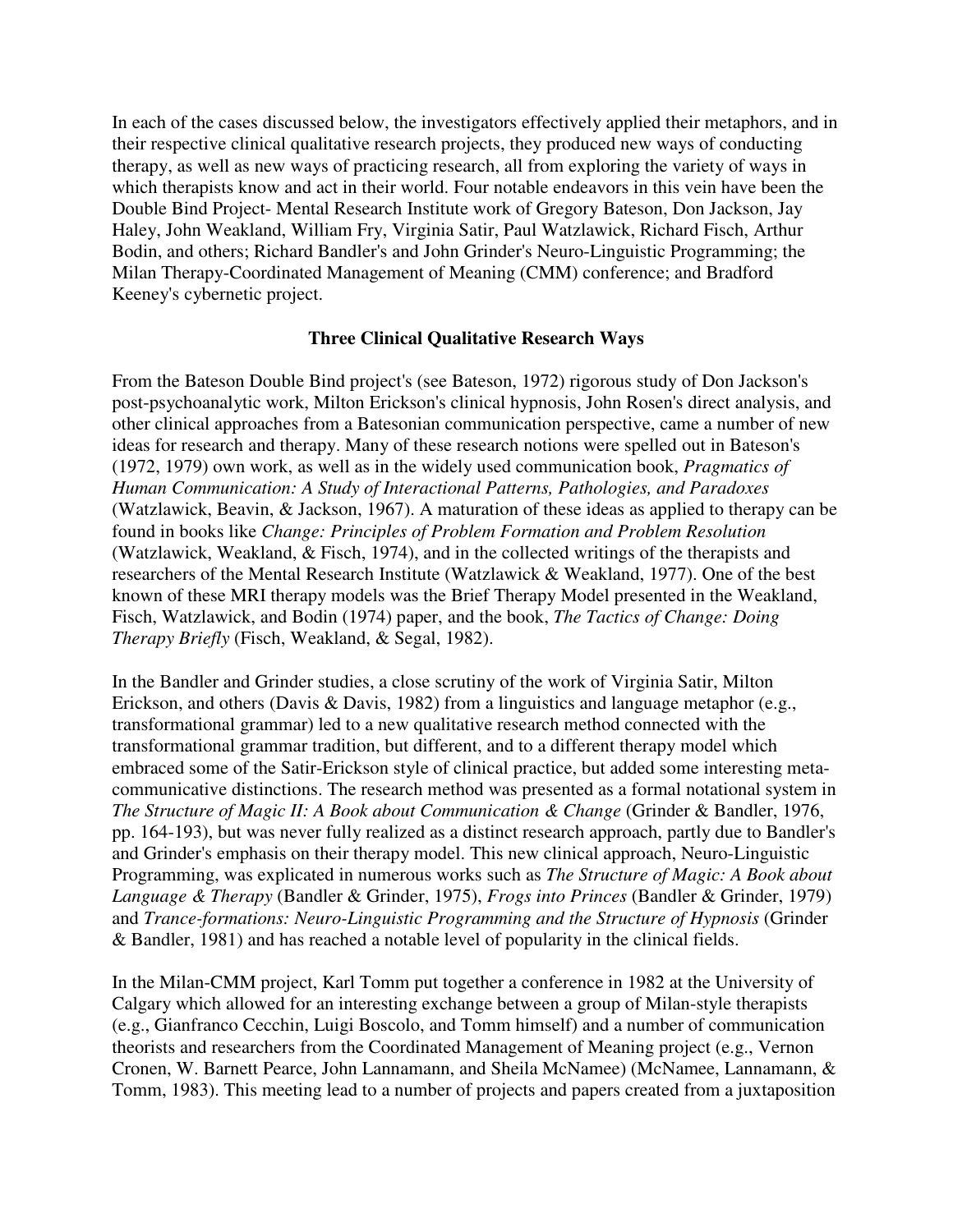of the circular notions of Milan therapy (e.g., Selvini-Palazzoli, Boscolo, Cecchin, & Prata, 1980) with the circularity of communication approach of CMM (Cronen, Johnson, & Lannamann, 1982; Pearce & Cronen, 1980). As a result, Milan-style circularity in therapy took a reflexive turn evident in Tomm's subsequent work (1987a, 1987b, 1988) and a turn towards curiosity exemplified in Cecchin's therapy (1987). As for a change in research, the notion of questions as interventions in therapy (Tomm & Lannamann, 1988) helped lead to the suggestion that research questions may also be seen as interventions and, possibly, as therapy (McNamee, 1988).

# **Keeney's Cybernetic Project**

In a Batesonian-style metalogue with James Morris, Bradford Keeney gave a short and concise description of his extensive clinical qualitative research into therapeutic practice: "My own work concerns the development of cybernetic ethnographies of communication in the context of systemic therapy" (Keeney & Morris, 1985, p. 102; see also Keeney & Thomas, 1986, p. 283). From some of his earliest published papers (e.g., Keeney, 1979, 1982a, 1982b; Keeney & Sprenkle, 1982) to the present, Keeney has explored the many varied possibilities of a cybernetic understanding of discourse. The juxtaposition of a science of patterns (i.e., cybernetics) to study a practice of patterns (i.e., systemic family therapies) made good sense to Keeney. This juxtaposition also allowed for a connecting of patterns common to all three parties concerned (i.e., cybernetics, systemic family therapy, and Keeney), a collective heritage with Gregory Bateson's work (1972, 1979).

Keeney first began to articulate his rigorous application of cybernetic metaphors to the study of systemic family therapies in a series of papers (e.g., Keeney, 1979, 1982a, 1982b; Keeney & Sprenkle, 1982) and soon reached a fruition of these ideas in his book, *Aesthetics of Change* (Keeney, 1983). Along with concepts drawn from epistemology and aesthetics, Keeney systematically studied the "thisness" of therapy from the "thatness" of cybernetics (Burke, 1945/1969, p. 503), and vice versa:

#### **(Cybernetic / Systemic Family Therapy)**

From this process, Keeney derived a series of distinctions which would allow therapists and researchers to describe interactional patterns in therapeutic discourse and to guide their practice in therapy. These cybernetic-informed discriminations or dialectics included "stability," "change," and "meaningful Rorschach" (Keeney, 1983, pp. 176-180; Keeney & Ross, 1985, pp. 50-53), the latter of which was changed to "meaningful noise" in the Keeney and Ross (1985, p. 52) book. Whereas the meanings of "stability" (i.e., how meanings or actions remain the same over time), and "change" (i.e., how meanings or actions alter over time) are self-evident, "meaningful noise" had a definition specific to Keeney's understanding of how meaning is created in language or behavior: "...communication punctuated by an observing system. What is 'meaningful' arises from the action of a particular observer" (Keeney & Ross, 1985, p. 52).

Another set of distinctions described in *Aesthetics* was "orders of recursion" (Keeney, 1983, pp. 87-92). These orders of recursion consisted of three dialectical levels: (a) first-order reality or simple behavior, (b) second-order reality or interaction, and (c) third-order reality or social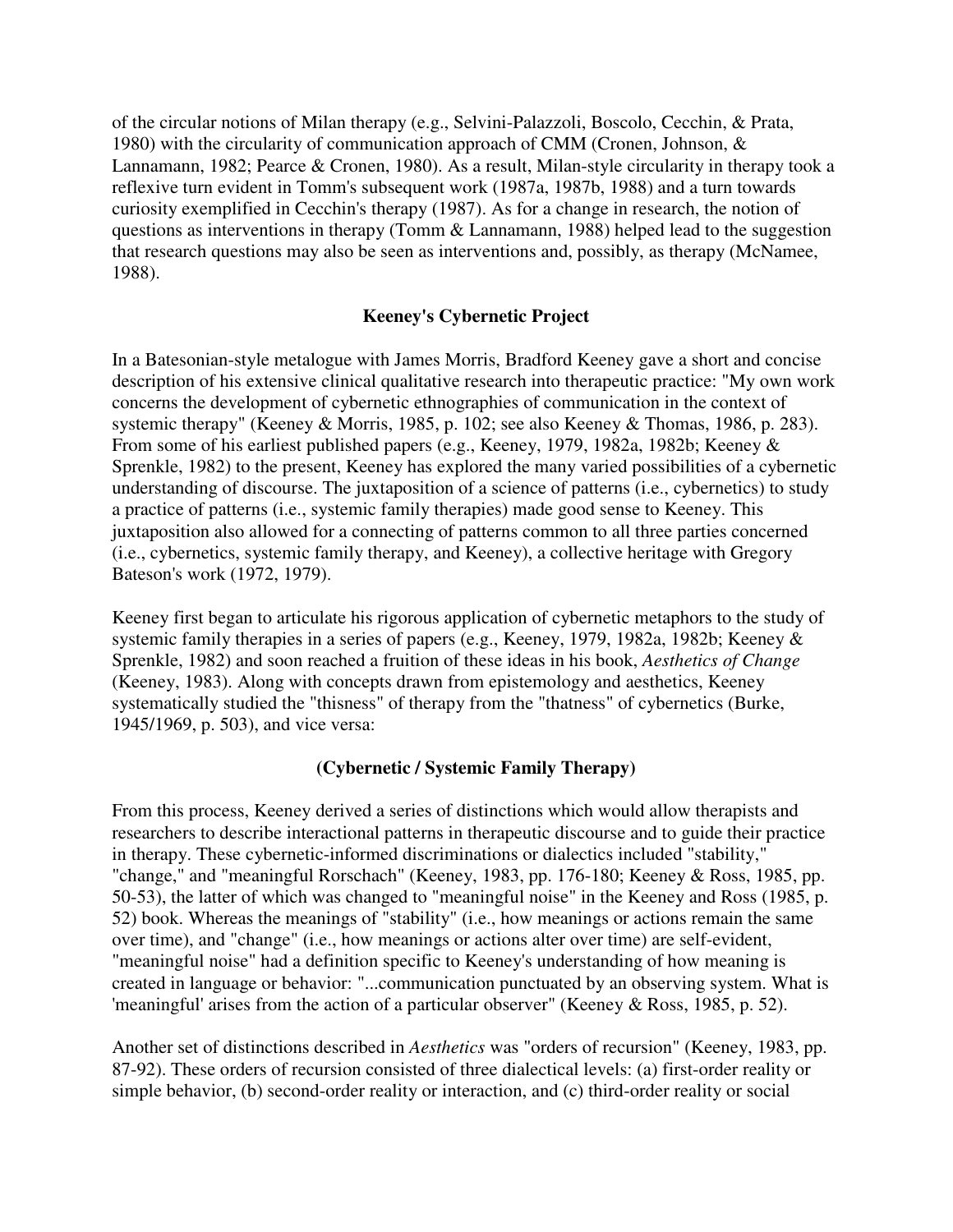ecology or choreography (Keeney, 1990, p. 246). These dialectics were based upon Bateson's (1979) notion that "procedures of inquiry were punctuated by an alternation between classification and the description of process" (p. 193). In Keeney's version of the Batesonian ladder, observers in their observations can zig-zag between classification of form (i.e., categories of action, interaction, or social choreography) or description of process (i.e., descriptions action, interaction, or choreography) on any of the three levels of reality or recursion: behavior, context, or metacontext (Keeney, 1983, pp. 40-41).

Later, in his work with Jeffrey Ross (1985), *Mind in Therapy: Constructing Systemic Family Therapies*, Keeney added another dialectical distinction to his cybernetic map of systemic therapy: "semantic" and "political" distinctions of information (Keeney & Ross, 1985, pp. 13- 21). For Keeney, "semantic" was the word which addressed the classification side of the Batesonian dialectic: "the name of a communicational frame of reference wherein meanings are requested and constructed" (Keeney, 1990, p. 242). For the description side, he used the word "political" and defined it as "the name of a communicational frame of reference that principally attends to the specification of `who is doing what to whom when, where, and how'" (Keeney, 1990, p. 242).

With this well-connected system of simple cybernetic distinctions, Keeney was able to reconstruct and re-present a number of systemic family therapists' styles and patterns through close examination of their therapeutic discourse, and to generate innovative improvisations of therapy (Keeney, 1987a) from his clinically-informed cybernetic lens:

# **[(Cybernetic / Systemic Therapy Family) / (Systemic Family Therapy / Discourse)]**

For example, consider this scenario: a therapist told a husband and wife the following, "Because you've both done so well, I would like for the two of you to continue working together, but now I would like for one of you, on even-numbered days, to be the first to say, 'Let's start the project,' and for the other one, on odd- numbered days, to say, 'Let's start the project.'" A Keeney-style cybernetic description of the talk could be as follows: The therapist wanted to stabilize ("to continue") a semantic classification ("working") at the interactional level ("the two of you...together") while changing ("but now") a political description ("one of you, on evennumbered days, to be the first to say, 'Let's start the project'" and "the other one, on oddnumbered days, to say, 'Let's start the project'") at the simple action level ("for one of you" and "for the other one"), and the therapist used meaningful noise ("Because you've both done so well") to help persuade the couple to accept the therapeutic description and prescription.

In *Mind in Therapy*, Keeney and Ross (1985) examined clinical sessions of Olga Silverstein, John Weakland, Jay Haley, Charles Fishman, Luigi Boscolo, and Gianfranco Cecchin in the manner described above. Later in *The Therapeutic Voice of Olga Silverstein* (Keeney & Silverstein, 1986), Keeney continued this line of cybernetic inquiry with a full-length case study of Silverstein's work. The density of the analysis in all of these therapists' work, and especially in the Silverstein case, demonstrated the progress Keeney had made with the connectivity properties of the aforementioned simple cybernetic distinctions in studying the intricate patterns of systemic family therapy discourse.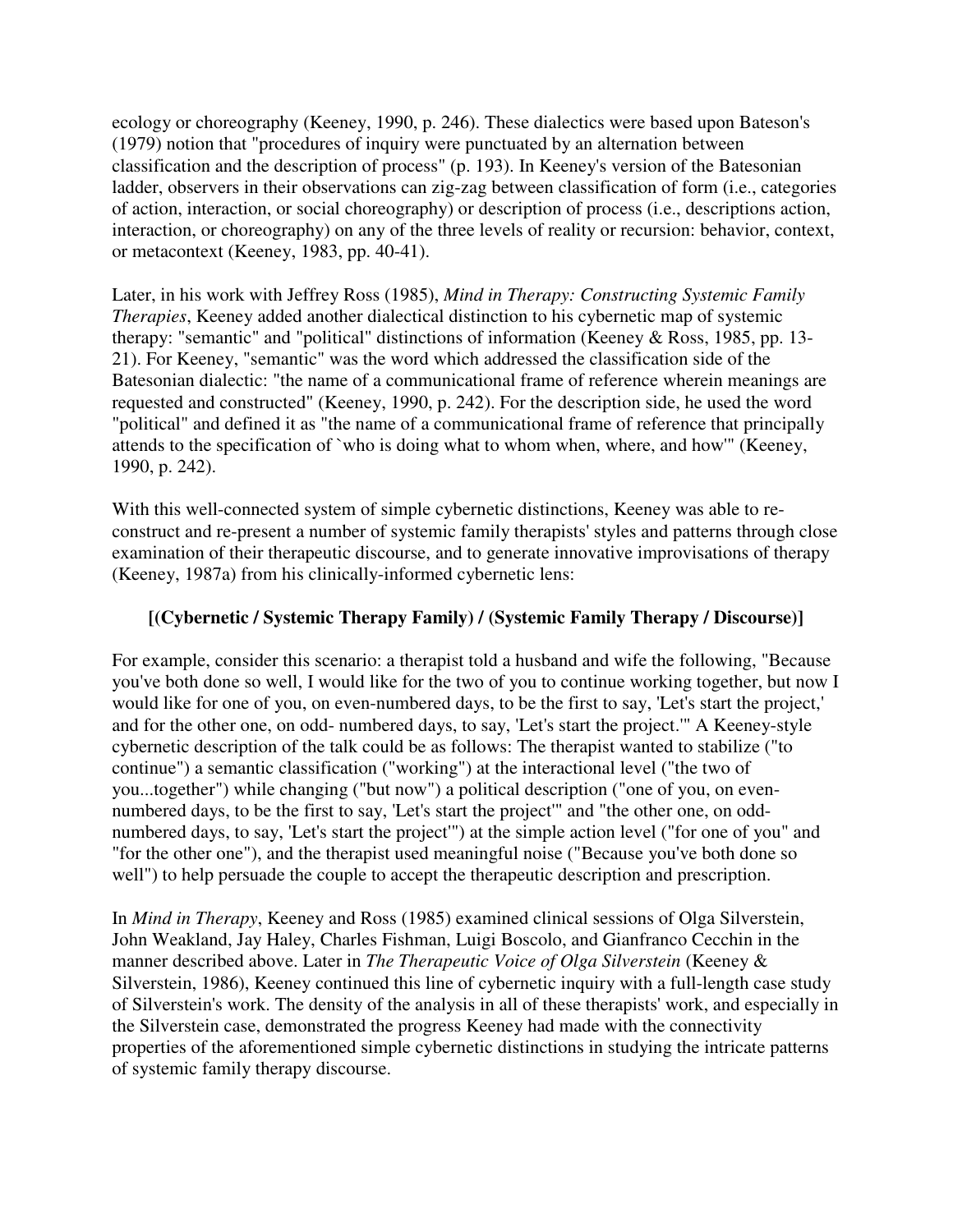This rather thick description of therapy talk presented some problems. The intricacies of juxtaposing one set of complexities (i.e., the systemic family therapy- informed cybernetic distinctions) with another set of complexities (i.e., the patterns of systemic family therapy discourse) ended up making a map which became more complex than the complex territory it was meant to simplify. As a research method, this phase of Keeney's cybernetic project proved to be an informative descriptive lens, as seen in the works discussed above, and as an effective and innovative method for teaching prescriptive perspectives for therapists (e.g., Keeney, 1987a, 1990). But as a real-time, parsimonious aid to practicing therapists, this cybernetic metaphor became too complex and intricate to be very useful to most clinicians.

# **Recursive Frame Analysis**

Faced with the dilemma of having a system of cybernetic-informed metaphors which on one hand connected well with systemic therapy discourse, but on the other hand, generated extremely complex configurations of this discourse, Keeney re- examined his distinctions, with the practicing therapist in mind, and began to re- configure his approach to these cybernetic ethnographies of communication. In a return to some of his earlier work (see Keeney, 1982b), Keeney went back to writings of the mathematician G. Spencer-Brown (1973) and commenced to play seriously from an applied epistemological position of drawing distinctions in therapeutic discourse (see Chenail, 1991b, pp. 28-29, for further discussion on this process).

The first step in this procedure was to examine the basic formula Keeney had followed during the first phase of his cybernetic project, as depicted above, and to simplify the metaphoric equation by factoring out the redundancy of having systemic family therapy on both sides of the distinction:

#### **[(Cybernetic / Systemic Therapy Family) / (Systemic Family Therapy / Discourse)]**

By removing the systemic family therapy constraint or redundancy from his system of drawing distinctions, Keeney was able, in a sense, to move closer to the talk to describe the patterns by not having to "look through" a systemic family therapy filter. This simplification process can be seen as follows:

# **(Cybernetic / Discourse)**

This elementary move helped Keeney refine his lens and led him on path which shaped the creation of a new cybernetic-informed system: Recursive Frame Analysis or RFA (Chenail, 1991b; Keeney, 1991):

#### **(Recursive / Frame Analysis)**

In creating this cybernetics of discourse Keeney based his inquiry on an adaptation of the concept of frame as introduced by Gregory Bateson (1956, 1972) and adapted by Erving Goffman (1974). The notion of frame was not new to Keeney's way of discussing discourse (see Keeney, 1983, p. 155, Keeney & Ross, 1984, pp. 88-89, and Keeney & Silverstein, 1986, pp. 9- 11), but in the earlier writings, frame was always understood and applied with other contexts as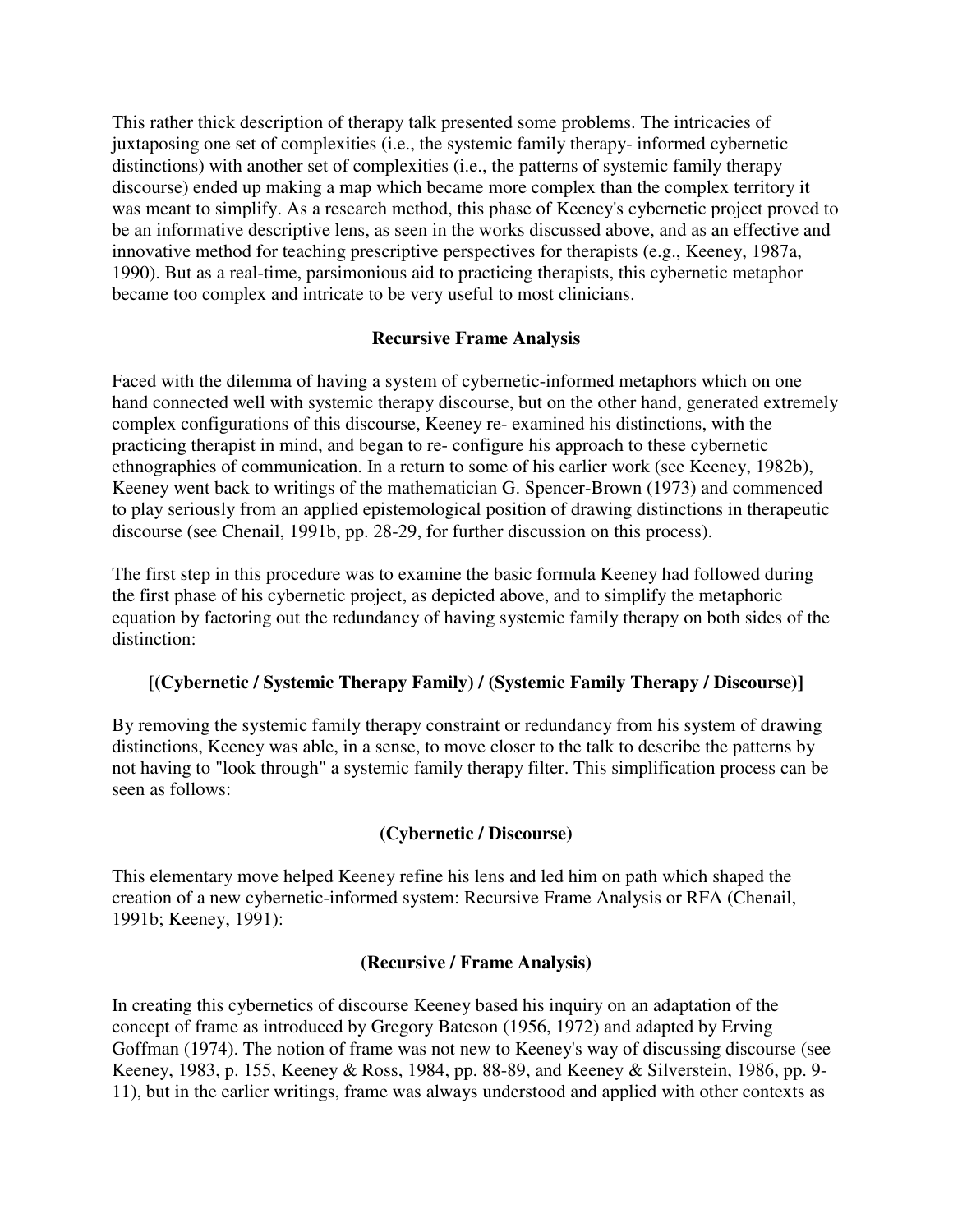in the case of "semantic frame" or "political frame." In his move to RFA, instead of contextualizing his notion of frame by embedding it in his semantic and political distinctions, Keeney de-contextualized his way of contextualizing (i.e., from semantic frame or political frame to framing), reduced the complexity of his epistemological metaphor, and allowed for recursion in his cybernetic process in order to examine the complexity of discourse from a simple, parsimonious, and re-contextualized lens:

# **(semantic frame / political frame) [(frame) / (semantic / political)]**

In other words, by treating the relationships of "frame" to "semantic," and "frame" to "political" as one "frame-semantic" distinction or one "frame-political" distinction, a frame, chosen from a text or conversation, already came with its own pre-text context (i.e., political or semantic) or coding system. By focusing and relying on these meta-relationships between different levels of semantic and political distinctions to describe and prescribe therapy in previous works (e.g., Keeney, 1990), Keeney felt that he was being taken away from the text, and from how patterns of text-building (Becker, 1979) or contextualization can be created or discovered in the discourse. As a result of his separation of frames from pre-conversational meta- frames, as seen in the equation above, Keeney was better able to connect frames meta-phorically with other frames within texts.

Keeney then began to explore the viability of studying discourse in terms of describing patterns of these simplified, interacting frames or contexts in the talk. As conversations unfold, text is understood in relationship to other text. The weaving together of texts is what is called "context." Etymologically speaking, the word "context" came from the Latin *contextus* meaning "coherence" or "sequence of words," and from the past participle of *contextere* meaning "to join together" or "to weave" (Morris, 1970, p. 288). By adopting this "context as weaving" orientation, meaning was conceptualized and practiced as a process of contextualization: a joining or weaving together of words. One group of words does not serve as a rigid, hierarchial context for another set of words, but rather, both grouping of words are taken and understood together in a metaphorical and recursive relationship (i.e., in the form of Burke's thisness of a that and thatness of a this) (Burke, 1945/1969, p. 503).

In speaking and in understanding what is spoken, we draw distinctions in talk: Certain words stand out to us; they say something to us. These "words which say something to us" or simply, "sayings" are woven together with other sayings as we construct our meanings in words. Sayings which contextualize with other sayings are in turn contextualized or re-contextualized with themselves in a recursive folding and unfolding of text. Discourse begins to take on shape and meaning as we construct these figures of speech with our choosing of frames. Recursive Frame Analysis is a system that allows speakers and hearers to trace a flow of contexts in a conversation or to use Keeney's musical trope, as "a method of scoring conversations" (Keeney, 1991, p. 40).

This system of noting sayings is similar to the process of taking notes in a class or "highlighting" passages, phrases, or words in a textbook. Each listener or reader draws their distinctions in the words differently. What words one listener in class records as being important and how that person configures the words on the paper (or in their head) to help towards knowing what the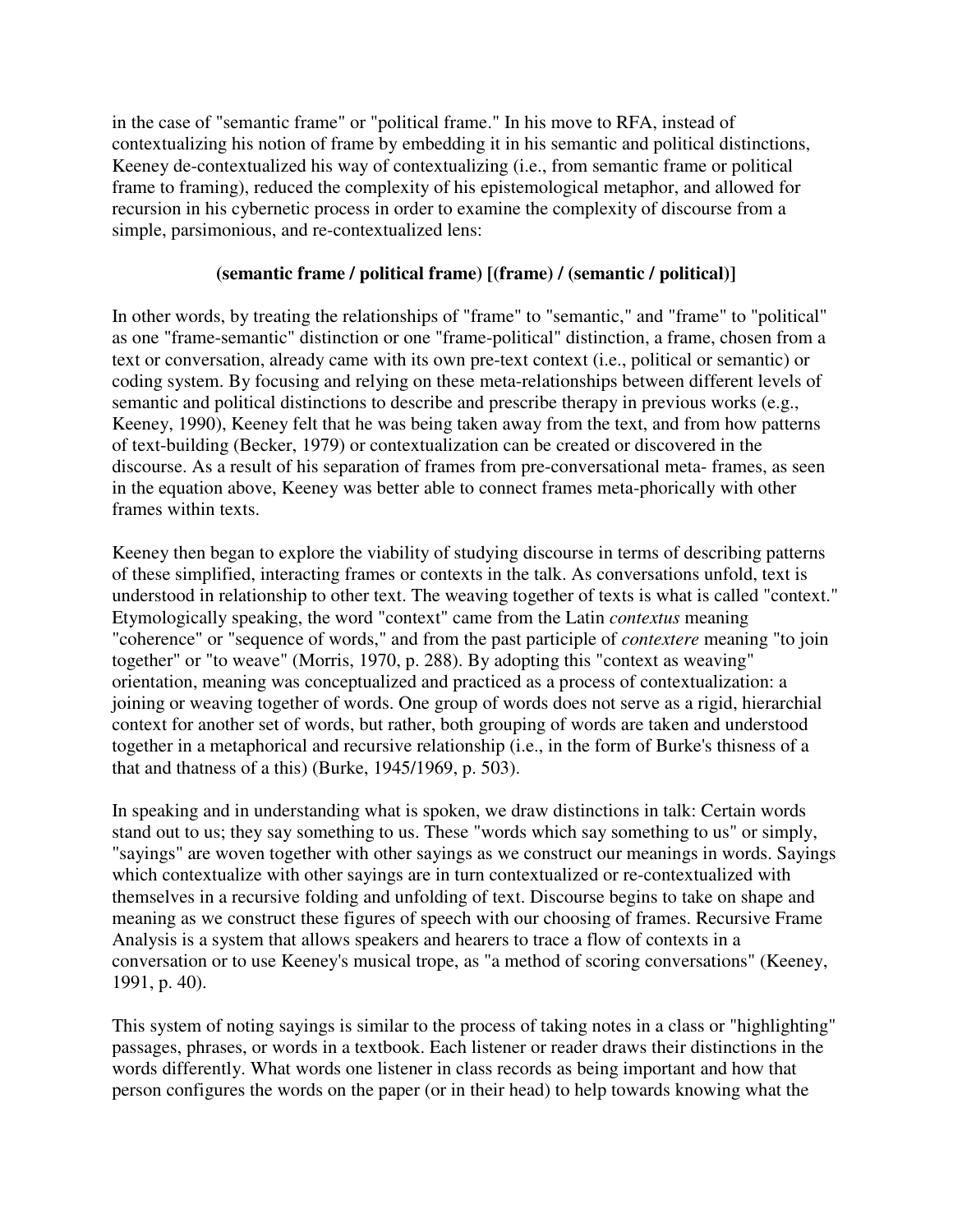speaker is saying is unique for that listener. Over time, the listener works with these texts-asnotes, continues the conversation with the speaker, and tries to know an other (e.g., a teacher, a client, a research participant, a spouse, a child, a parent, etc.) through a recursive relationship between talking, hearing, noting sayings, and context-building. Every observer will note different patterns of difference in discourse differently and Recursive Frame Analysis is a way to make these patterns overt in relationships over time.

For example, in the following bit of talk, a father is talking about his son, "I'm not sure if I'm making the right decision about his not going to college." From a recursive frame analyst's perspective, a first step would be to select and note some interesting sayings or frames like: "I'm not sure," "making the right decision," and "his not going to college," and a second step would be to play with the sayings to create a variety of figures of speech by juxtaposing one saying with another saying or sayings and see what different shapes of meaning come from these constructions. For instance, would the following figures of speech or contextualizations have different meanings or logics?

- 1. "I'm not sure" / "making the right decision"
- 2. "making the right decision" / "his not going to college"
- 3. "I'm not sure" / "his not going to college"
- 4. "I'm not sure" / "making the right decision" / "his not going to college"

Keeping with a metaphorical flow of "thisness to that" and "thatness to this," consider the first juxtaposition listed above, there is a "not being sure" of a "making the right decision" contextualization, as well as a "making right decision" about "not being sure" configuration. The two configurations, "not being sure about making the right decision" and "making the right decision about not being sure," seem to be contrasting re-presentations of the talk: Was the father questioning whether he was sure that his decision was right, as in, "I could be wrong about my decision", or could he be asking if he was right to be not sure of the decision, as in, "I could be more certain about my decision"? A researcher or therapist, or any listener, for that matter, might be curious and ask the father which of the two figures best represents the meaning meant by him in the previous talk, and the father just might say, "Both of them!" or he could say, "Neither of them!" The only way to narrow such a gap between a speaker's words and a listener's hearings is through conversation.

An RFA way of playing with talk and silence allows listeners and speakers a variety of ways to try to know another through a participatory relationship in discourse over time, or in Heinz von Foerster (1984, pp. 60-61) language, "Act always so as to increase the number of choices," and "If you desire to see, learn to act." In following such a path, RFA then becomes a contribution to the gap in clinical research and practice described by novelist and language essayist, Walker Percy (1954/1987),

It is a matter for astonishment, when one comes to think of it, how little use linguistics and other sciences of language are to psychiatrists. When one considers that the psychiatrist spends most of his [or her] time listening and talking to patients, one might suppose that there would be such a thing as a basic science of listening-and-talking, as indispensable to psychiatrists as anatomy to surgeons. (p. 159)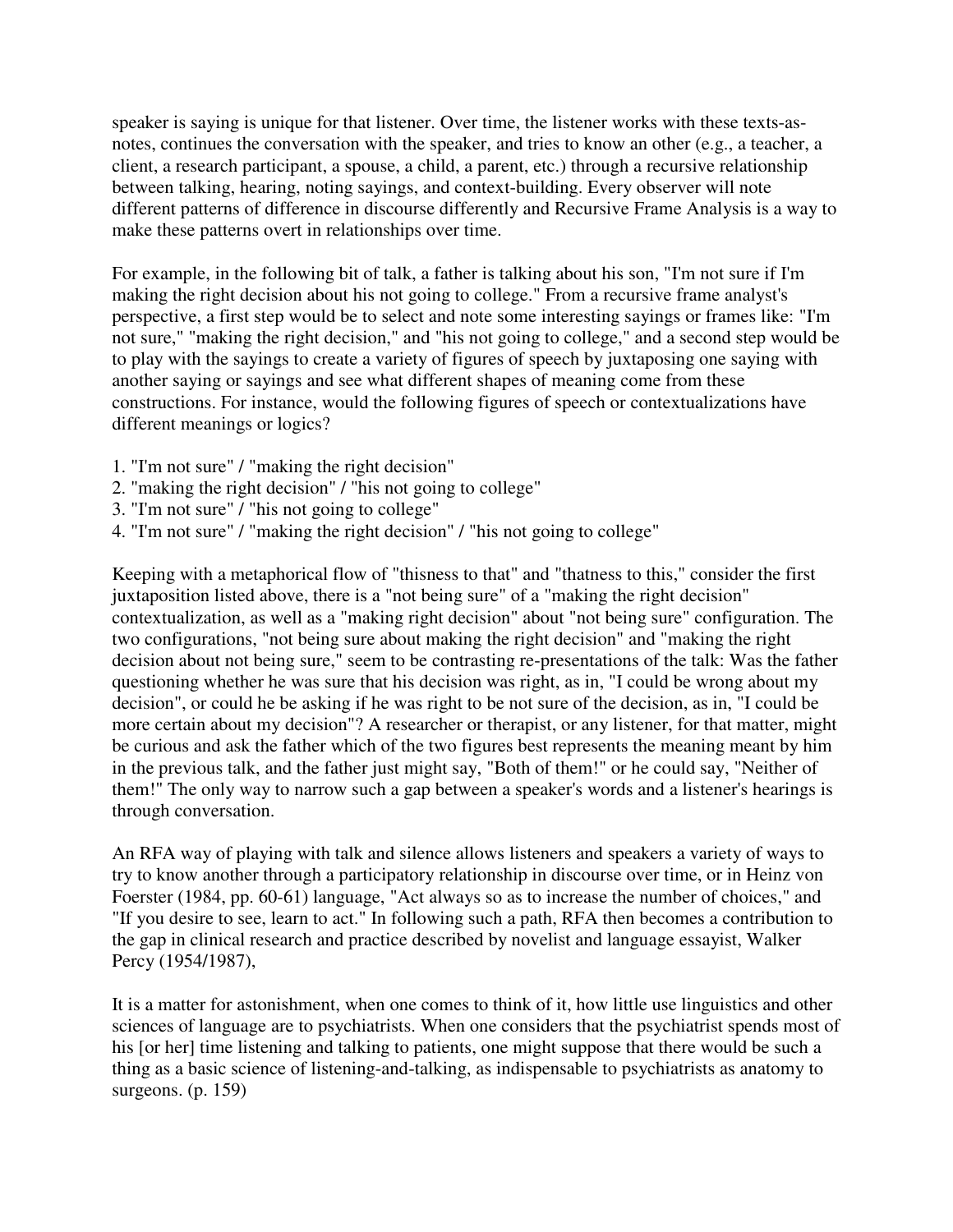He went on to say that "Surgeons traffic in body structures. Psychiatrists traffic in words" (p. 159). What Percy observed in psychiatry holds well for family therapy and other clinical fields, as well as for research of these practices. By allowing observing-participants a way to follow a flow of traffic in talk, RFA enables clinician and clinical researchers alike, to move closer to that which they study and work with in therapy: peoples' attempts to express their lives in language.

Since its creation in 1987 (Keeney, 1987b), RFA has been used as a researching method to study discourse in a variety of contexts: therapy and supervision (Fortugno, 1991, 1991, July; Keeney, 1987b; 1990), domestic violence (Keeney & Bobele, 1989; Stewart & Valentine, 1990, 1991), parents' concern over their children's heart murmurs (Chenail, et al., 1990; Chenail, 1991b), and humor (Chenail, 1991a). An interesting variation on an RFA-style of research, has been applied by Ron Muchnick (1991) in his comparison of the work of George Burns and Gracie Allen with that of Milton Erickson. Muchnick's variation, called Dialectic Frame Analysis (DFA), is based upon a combination of Keeney's cybernetic distinctions (i.e., semantics/politics, stability/change, and levels of simple action/interaction/social choreography) with an RFA framing process. This configuration allows him to compare Burns' and Allen's skill in creating their humor in common, every day interactions, with Erickson's art of constructing therapeutic interventions in his conversations with clients.

Recursive Frame Analysis has also shown great utility and practicality in the construction of unique therapeutic process. Keeney has used RFA in therapy to help with his creation of *Improvisational Therapy* (Keeney, 1991), and Ronald Chenail and his colleagues, Maureen Duffy, Liana Fortugno, and Marilyn Leeds (1991; Fortugno, 1991), have expanded Keeney's RFA notion of weaving (Keeney, 1991, p. 77) to create a way of therapy which embraces a textile metaphor in the knowing and practicing of a frame-guided therapy.

Both the performance of improvisation and weaving, along RFA lines, are based upon a notion of "complex words" (Culler, 1989; Empson, 1951/1989; Miller, 1990). In referring to the notion of complex words, J. Hillis Miller (1990) wrote,

...a narrative, even a long multiplotted novel...with all its wealth and particularity of character, incident, realistic detail, may be an exploration of the resonances of a single "complex word," to borrow William Empson's term for such words. A complex word is in a special sense a figure. It is the locus of a set of perhaps incompatible meanings, bound together by figurative displacements.... In a narrative such a word may be explored by being given contexts or situations in which it may be appropriately used. (p. 77)

With either weaving or improvisation, to paraphrase Jonathan Culler (1989, p. v), therapists and clients attempt to describe and/or prescribe the complexities of meaning words, quite ordinary words, acquire in conversation and life. Meaning emerges from an active playing with and in the talk. To be a recursive frame analyst, you have to get close enough to the language in order to get some words under your fingernails. Rather than bringing a meta-communicative language like "model (of therapy) talk" or "DSM-IIIR-isms" to the already complex conversation at hand, improvisationalists or weavers investigate metaphorical relations or figures of speech by working with and within the complex talk they are given, and by exploring endless possibilities of complexities of words and silences in conversation. By doing so, these RFA-informed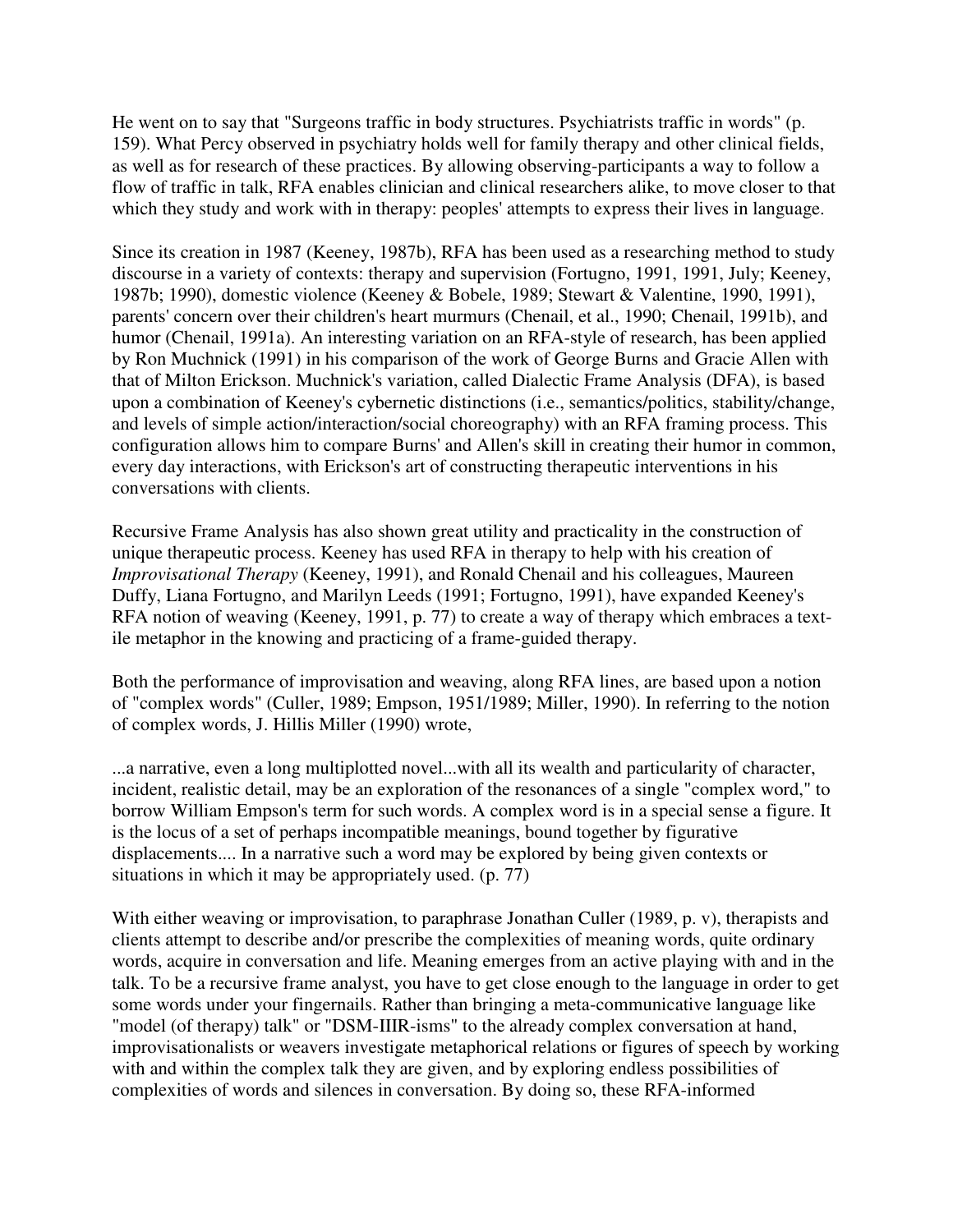researchers and therapists explore metaphorical constructions in conversations, rather than constructing metaphors about conversations.

Instead of having a favored, a priori metaphor from which discourse could be organized, as seen in Freudian approaches (e.g., transference as metaphor), feminist approaches (e.g., power as metaphor), or systemic family therapy (e.g., negative feedback as metaphor), recursive frame analysts attempt to organize their work not from a particular pre-conversational metaphor, but from the metaphorical nature of the talk itself at hand. In following such a path, RFA can be said to be based upon a metaphor as metaphor orientation. This emphasis on process allows for the construction of unique metaphors from each conversation's content. Like dancing with the shadows in Plato's cave, weavers and improvisationalists keep time with the particularities of people's talk of life, by offering figures of speech special to the unfolding shades of difference found in all human conversation.

For example, re-consider the father's talk which was considered above, "I'm not sure if I'm making the right decision about his not going to college." From a metaphor as metaphor perspective, an improvisationalist or a weaver will play with variations of pattern which emerge from making different choices of metaphor construction within the talk at hand. For instance, what if all of the father's talk was understood and woven from a "decision as metaphor" context? There then could be talk about the father's decisions as being certain and uncertain, or his decisions about his son going or not going to college, or even discussions concerning his decisions about his making decisions. As to provide difference while "speaking the client's language," the weaver can then offer this talk, improvised and guided from a "decision as metaphor" perspective, to the father in conversation. The father, in turn, may offer his own variation or improvisation on a "decision talk" theme, and in a to and fro flow of words, a weave is co-constructed and change is begun.

However, maybe the father will not or can not hear or speak his life from a "decision as metaphor" perspective, and therefore will not or can not talk this pattern of talk. Rather than holding on to the one, true metaphor of "decision as metaphor," the weaver must listen for another metaphor in the talk, and there are always other metaphors in the talk! Maybe a more compelling metaphor for the father's talk would be a "being sure as metaphor" pattern? The only way to find out is to continue the conversation and see if a weave of the thisness of the "being sure as metaphor" can be connected with the thatness of the other words being spoken by the therapist and the client.

In the case of this dad's talk about his life, a therapist would follow a "father knows best" way because the father would be the best speaker of his language and experience. And, as the father co-weaves and co-improvises his and the therapist's words and silences, change will begin, because any shift in the conversation, whether it is from a "decision as metaphor" metaphor or from a "being sure as metaphor" trope, can lead to new and therapeutic patterns for both improvisationalists or weavers in conversation.

In another recent development, Fortugno (1991, 1991, July) has begun a project to test the meaning of RFA in a post-structuralist context in an attempt to examine possible re-forms of recursive frame analysis: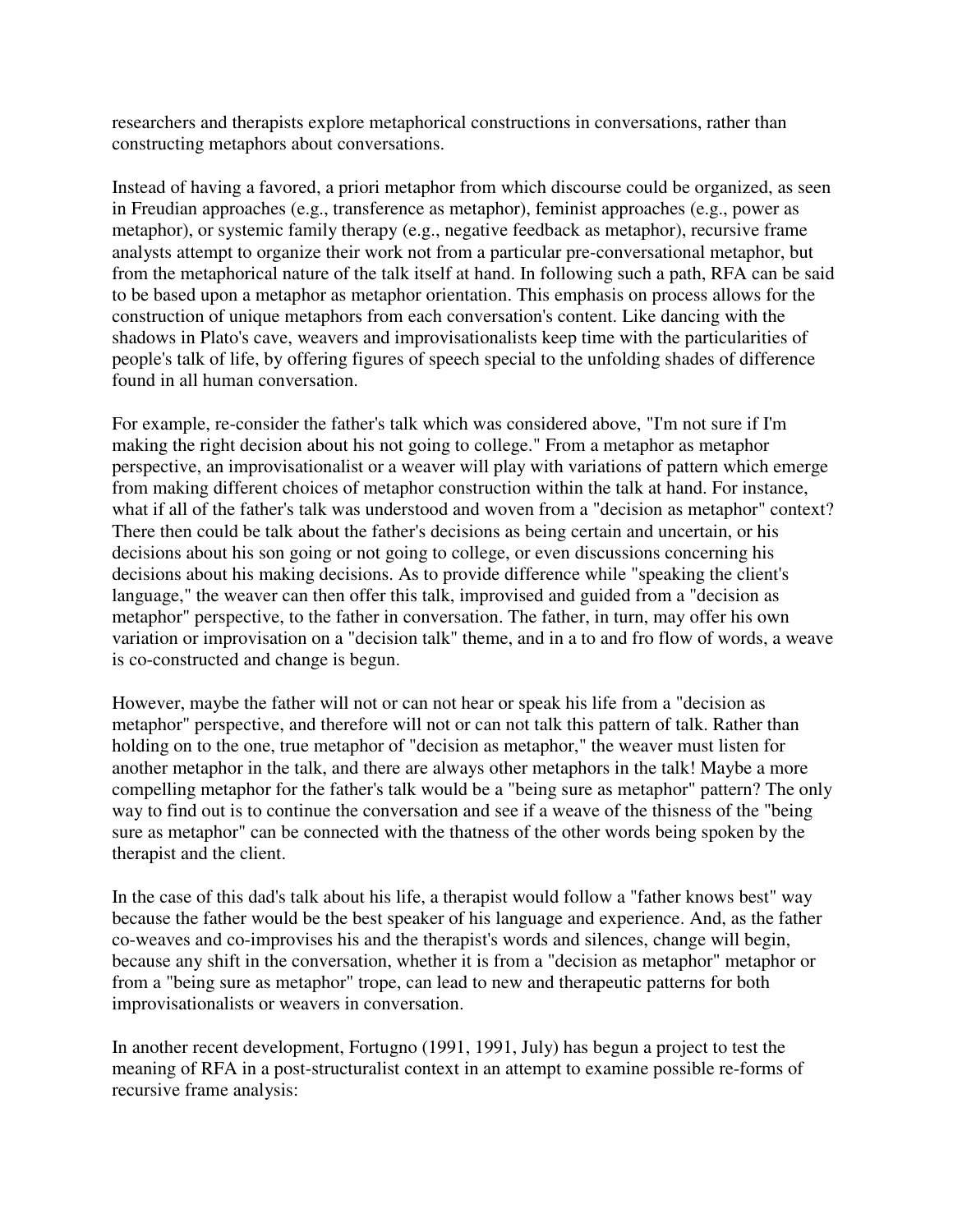#### **[Post-structuralist / (Recursive / Frame Analysis)**

This experimentation has lead to Fortugno's (1991, 1991, July) variation called Permeable Frame Analysis which rejects some of the "structural" limitations of RFA and allows her greater flexibility in mapping the fluidity or permeable quality of frames or sayings. Her application of Derrida's (as discussed in Sarup, 1989, p. 36) concept of "a constant flickering" to the notion of frames helped to re-remind the recursive frame analyst of a metaphoric nature of frames and context building (i.e., the above- mentioned Burkean ebb and flow of the thisness of a that and the thatness of a this in the creation of meaning) (Burke, 1945/1969, p. 503), and to allow analysts a freedom to change and alter their RFA's through an on-going recursive and intuitive relationship with the text, and thus to avoid a sort of "frame paralysis" (Sharron, 1981) in their analysis and therapy.

#### **Conclusion**

As Keeney's cybernetic project enters its third decade, his applied ethnographies of communication have moved in directions of improvisation and weaving. Throughout this process, he has continued to change and refine his lens, to nurture new cybernetic ways of knowing and doing, and to draw creative and interesting distinctions in therapy and other human contexts. And, for clinical qualitative research, the future remains bright too, as long as people continue to scratch their curiosities concerning clinicians and their ways.

#### **References**

Bandler, R., & Grinder, J. (1975). *The structure of magic: A book about language & therapy*. Palo Alto, CA: Science and Behavior Books.

Bandler, R., & Grinder, J. (1979). *Frogs into princes*. Moab, UT: Real People.

Bateson, G. (1956). The message "This is play." In B. Schaffner (Ed.), *Group processes: Transactions of the second conference* (pp. 145-242). New York: Josiah Macy, Jr. Foundation.

Bateson, G. (1972). *Steps to an ecology of mind*. New York: Ballantine.

Bateson, G. (1979). *Mind and nature: A necessary unity*. New York: Bantam.

Becker, A. L. (1979). Text-building, epistemology, and aesthetics in Javanese shadow theatre. In A. L. Becker & A. A. Yengoyan (Eds.), *The imagination of reality: Essays in Southeast Asian coherence systems* (pp. 211-243). Norwood, NJ: Ablex.

Burke, K. (1969). *A grammar of motives*. Berkeley, CA: University of California. (Original work published 1945)

Cecchin, G. (1987). Hypothesizing, circularity, and neutrality revisited: An invitation to curiosity. *Family Process, 26*, 405-413.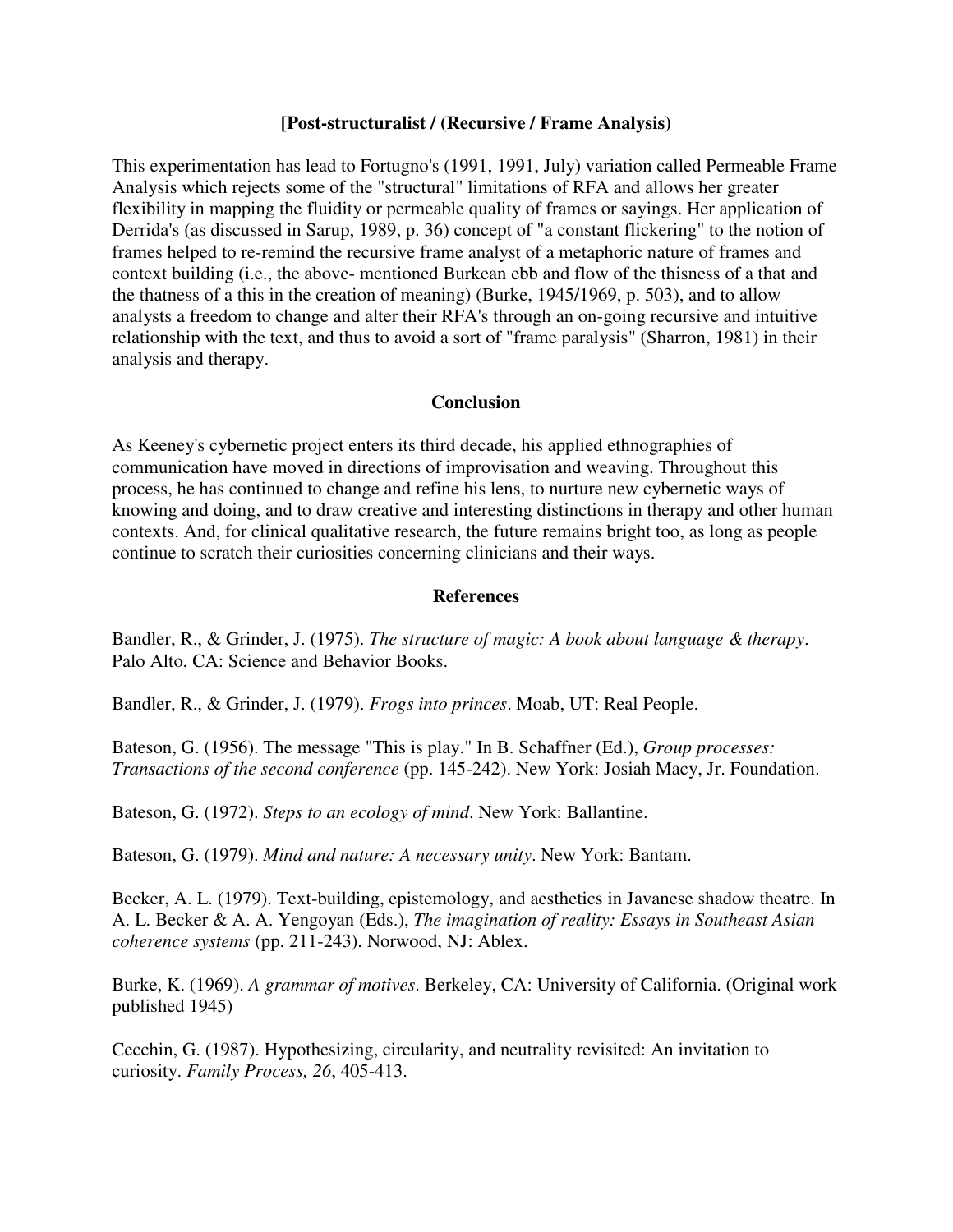Chenail, R. (1991a). An introduction to recursive frame analysis. In M. J. McGee-Brown (Ed.), *Diversity and design: Studying culture and the individual* (pp. 374-381). Athens, GA: College of Education.

Chenail, R. J. (1991b). *Medical discourse and systemic frames of comprehension*. Norwood, NJ: Ablex.

Chenail, R. (1992). Scientific, artistic, and clinical qualitative research. In N. Gibson, J. Preissle, & B. A. Schell (Eds.), *Subjectivity: Perceptions and biases: Proceedings from the fifth annual conference of the Qualitative Interest Group* [On-line]. Athens, GA: College of Education. Available: gopher moe.coe.uga.edu Directory: Quig92 Proceedings/ File:

Chenail, R. J., Douthit, P. E., Gale, J. E., Stormberg, J. L., Morris, G. H., Park, J. M., Sridaromont, S., & Schmer, V. (1990). "It's probably nothing serious, but...": Parents' interpretation of referral to pediatric cardiologists. *Health Communication, 2*(3), 165-187.

Chenail, R. J., Duffy, M., Fortugno, L., & Leeds, M. (1991). *Of text and textiles: Weaving in therapy*. Manuscript submitted for publication.

Cronen, V. E., Johnson, K. M., & Lannamann, J. W. (1982). Paradoxes, double binds, and reflexive loops: An alternative theoretical perspective. *Family Process, 21*, 91-112.

Culler, J. (1989). Forward to the 1989 edition. In W. Empson, *The structure of complex words* (pp. v-xiii). Cambridge, MA: Harvard University.

Davis, S. L. R., & Davis, D. (1982). NLP and marital and family therapy. *The Family Therapy Networker, 6*(3), 19-21, 46.

Empson, W. (1989). *The structure of complex words*. Cambridge, MA: Harvard University. (Original work published 1951)

Erikson, E. H. (1958). The nature of clinical evidence. *Dædalus, 87*, 65-87.

Eisner, E. O. (1981). On the differences between scientific and artistic approaches to qualitative research. *Educational Research, 10*(4), 5-9.

Fisch, R., Weakland, J., & Segal, L. (1982). *The Tactics of Change: Doing Therapy Briefly*. San Francisco: Jossey-Bass.

Fortugno, L. (1991). *Intersession break talk in supervision: A permeable frame analysis*. Unpublished doctoral dissertation, Nova University, Fort Lauderdale, FL.

Fortugno, L. (1991, July). *Recursive frame analysis*. Paper presented at the meeting of the American Society for Cybernetics, Amherst, MA.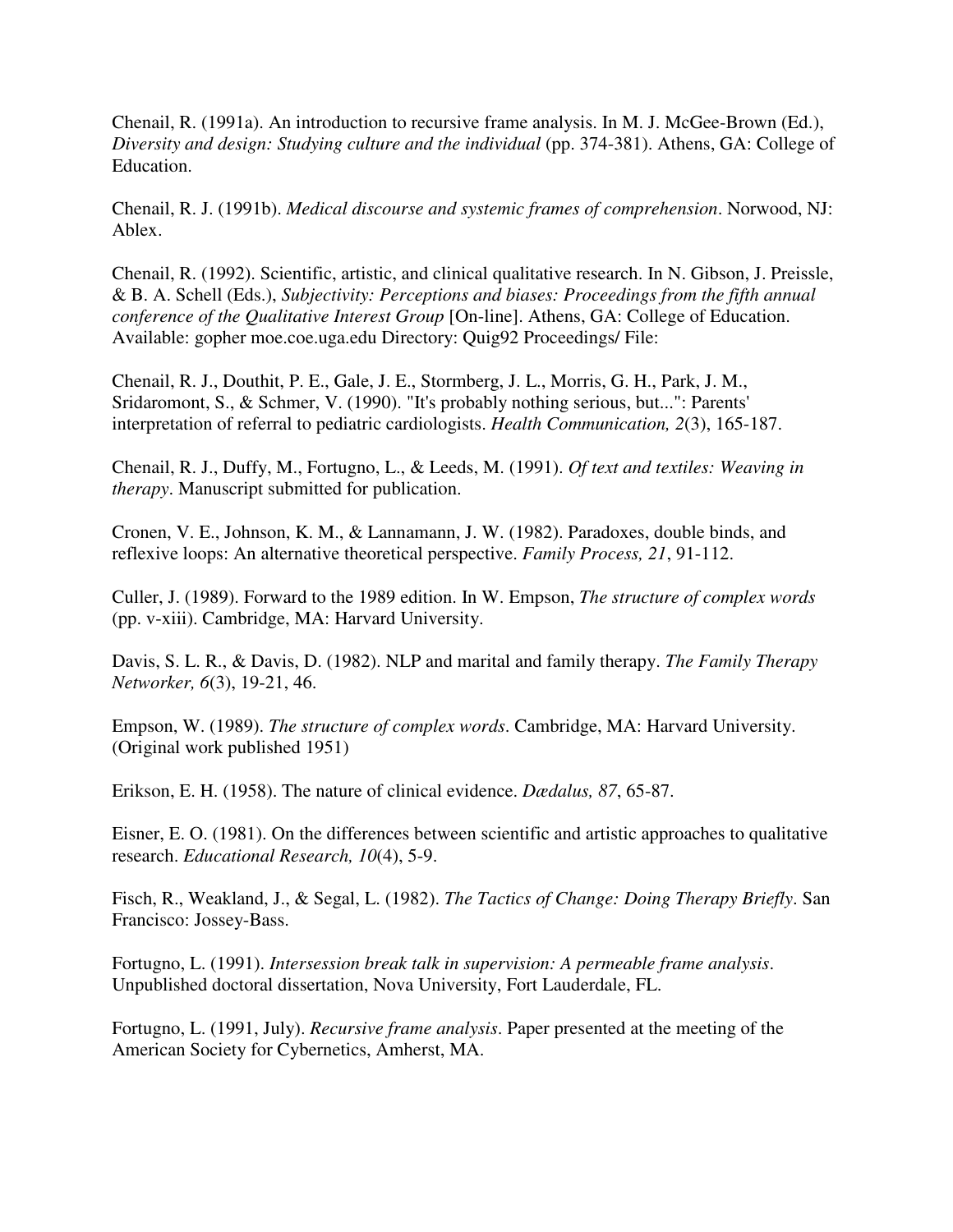Goffman, E. (1974). *Frame analysis: An essay on the organization of experience*. Cambridge, MA: Harvard University.

Grinder, J., & Bandler, R. (1976). *The structure of magic II: A book about communication & change*. Palo Alto, CA: Science and Behavior Books.

Grinder, J., & Bandler, R. (1981). *Trance-formation: Neuro-linguistic programming and the structure of hypnosis*. Moab, UT: Real People.

Keeney, B. P. (1979). Ecosystemic epistemology: An alternative paradigm for diagnosis. *Family Process, 18*, 117-133.

Keeney, B. P. (1982a). Not pragmatics, not aesthetics. *Family Process, 21*, 429-434.

Keeney, B. P. (1982b). What is an epistemology of family therapy? *Family Process, 21*, 153- 168.

Keeney, B. P. (1983). *Aesthetics of change*. New York: Guilford.

Keeney, B. P. (1987a). The construction of therapeutic realities. *Psychotherapy, 24*, 469-476.

Keeney, B. P. (1987b). *Recursive frame analysis: A method for organizing therapeutic discourse*. Unpublished manuscript, Texas Tech University, Department of Human Development and Family Studies, Lubbock, TX.

Keeney, B. P. (1990). Cybernetics of dialogue: A conversational paradigm for systemic therapies. In Tullio Maranh o (Ed.), *The interpretation of dialogue* (pp. 242- 266). Chicago, University of Chicago.

Keeney, B. P. (1991). *Improvisational therapy*. New York: Guilford.

Keeney, B. P., & Bobele, M. (1989). A brief note on family violence. *Australian and New Zealand Journal of Family Therapy, 10*(2), 93-95.

Keeney, B. P., & Morris, J. P. (1985). Family therapy practice and research: A dialogue. In L. L. Andreozzi (Ed.), *Integrating research and clinical practice* (pp. 98- 107). Rockville, MD: Aspen.

Keeney, B. P., & Ross, J. M. (1985). *Mind in therapy: Constructing systemic family therapies*. New York: Basic Books.

Keeney, B. P., & Silverstein, O. (1986). *The therapeutic voice of Olga Silverstein*. New York: Guilford.

Keeney, B. P., & Sprenkle, D. H. (1982). Ecosystemic epistemology: Critical implications for the aesthetics and pragmatics of family therapy. *Family Process, 21*, 1-19.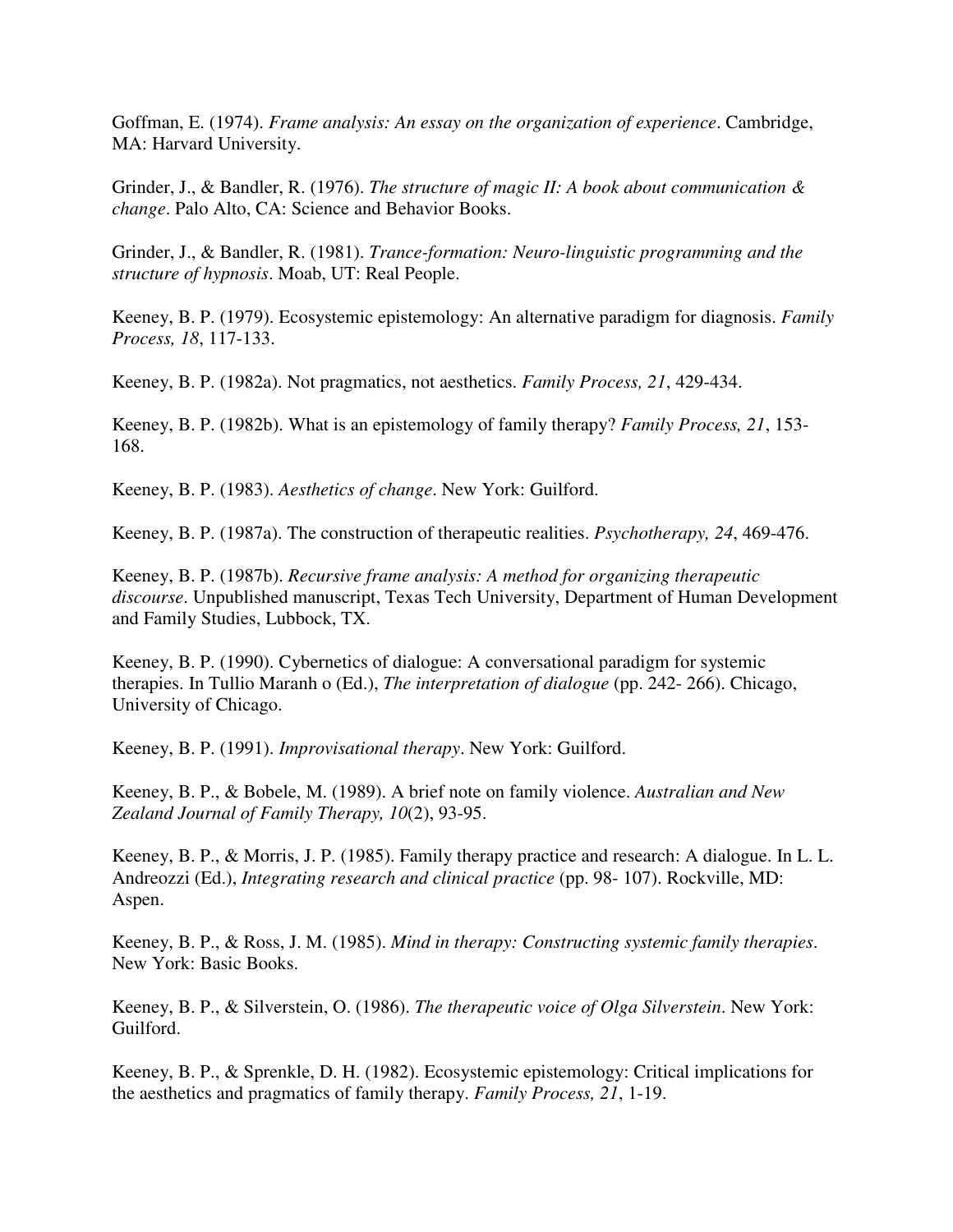Keeney, B. P., & Thomas, F. N. (1986). Cybernetic foundations of family therapy. In F. P. Piercy & D. H. Sprenkle, & Associates (Eds.), *Family therapy sourcebook* (pp. 262-287). New York: Guilford.

McCulloch, W. S. (1965). What is a number that a man may know it, and a man, that he may know a number? In W. S. McCulloch, *Embodiments of mind* (pp. 1- 18). Cambridge, MA: Massachusetts Institute of Technology. (Original work published 1961)

McNamee, S. (1988). Accepting research as social intervention: Implications of a systemic epistemology. *Communications Quarterly, 36*, 50-68.

McNamee, S., Lannamann, J., & Tomm, K. (1983). Milan clinicians and CMM theoreticians meet: Was it a fertile connection? *Journal of Strategic and Systemic Therapies, 2*(1), 57-62.

Miller, J. H. (1990). Narrative. In F. Lentricchia & T. McLaughlin (Eds.), *Critical terms for literary study* (pp. 66-79). Chicago: University of Chicago.

Morris, W. (Ed.). (1970). *The American heritage dictionary of the English language*. New York: American Heritage Publishing.

Muchnick, R. (1991). *Humor and therapy: It may be a laughing matter*. Unpublished doctoral dissertation, Nova University, Fort Lauderdale, FL.

Pearce, W. B., & Cronen, V. E. (1980). *Communication, action, and meaning: The creation of social realities*. New York: Praeger.

Percy, W. (1987). *The message in the bottle: How queer man is, how queer language is, and what one has to do with the other*. New York: Farrar, Strauss and Giroux. (Original work published 1954)

Sarup, M. (1989). *An introductory guide to post-structuralism and postmodernism*. Athens, GA: University of Georgia.

Selvini-Palazzoli, Boscolo, L., Cecchin, G., & Prata, G. (1980). Hypothesizing-- circularity- neutrality: Three guidelines for the conductor of the session. *Family Process, 19*, 3-12.

Sharron, A. (1981). Frame paralysis: When time stands still. *Social Research, 48*, 510-520.

Smith, M. L. (1987). Publishing qualitative research. *American Educational Research Journal, 24*, 173-183.

Spencer-Brown, G. (1973). *Laws of form*. New York: Bantam.

Stewart, K., & Valentine, L. N. (1990). Recursiveness in qualitative research: The story about the story. *The Qualitative Report, 1*(1), 7-9.